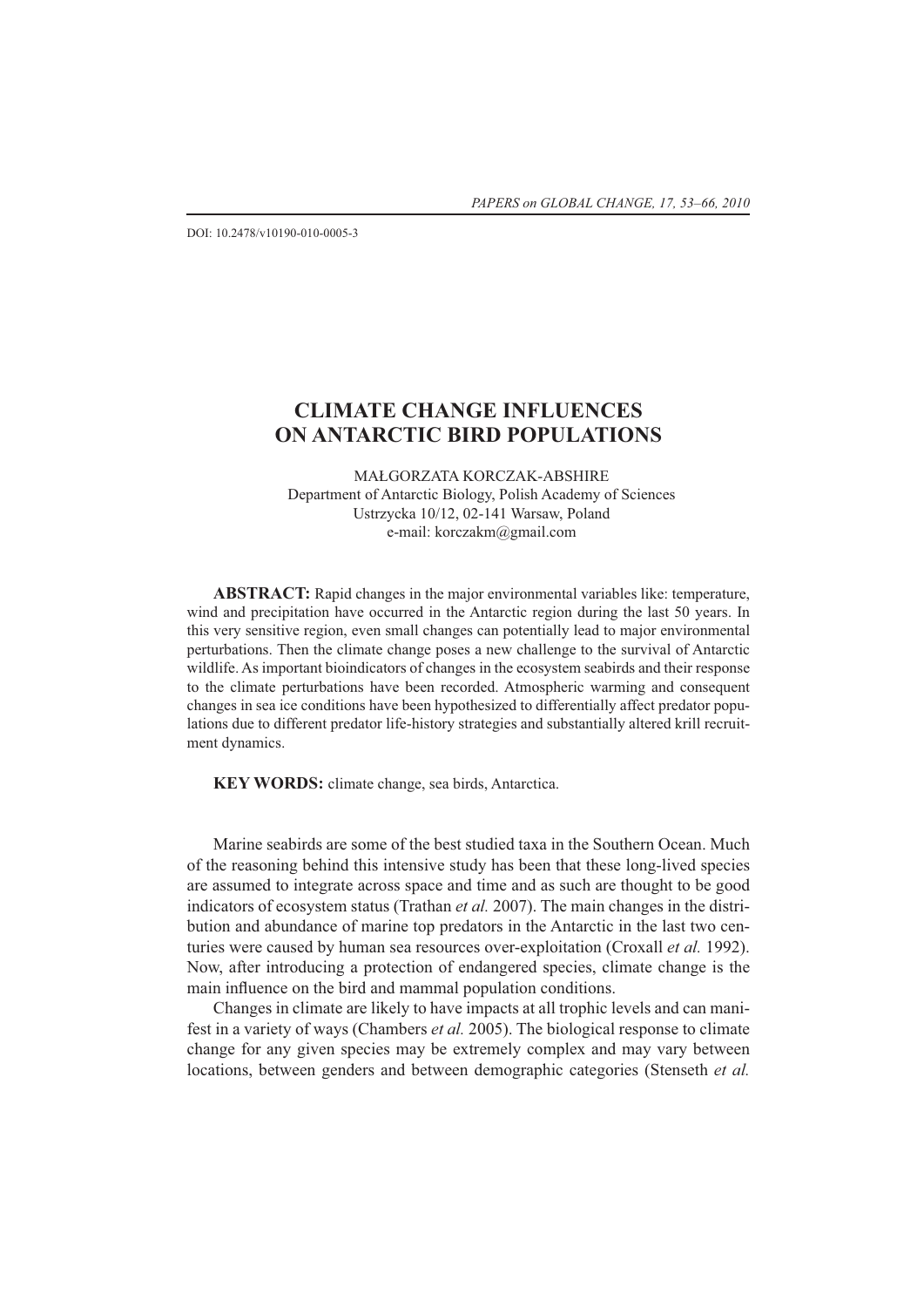2002), depending upon where animals breed or over-winter, and how local any regional climate change is. According to Trathan *et al*. (2007) for seabirds, most responses will be evident as changes in: distribution, population sizes and densities, phenology, behavior community interactions, morphology or physiology and patterns of movement (migrations routes).

#### **CLIMATIC CHANGES IN THE ANTARCTIC**

All regionally specific climate factors like air temperatures, wind direction and velocity, as well as precipitation affect the structure and functioning of the ecosystem.

The temperature trends are very variable across the continent. Rapid warming has occurred over the Antarctic Peninsula, which stands out as a clear and consistent region of rapid change, whereas conditions have been much more variable in other sectors (Turner *et al.* 2005). The Antarctic Peninsula has experienced a major warming over the last 50 years. At Faraday/Vernadsky Stations the temperatures increased at a rate of 0.56°C decade-1 over the year and 1.09°C decade-1 during the winter (Turner *et al.* 2005). Whereas mean temperature trends for the Antarctic continent, based on all the station trends, does not reflect the regional variability. Much contradictory information appears in literature. The reasons for such a situation are probably: low station density and their locations biased towards the coast, where gradients in meteorological variables are under large local influences and different data collecting methods. In 1957–1982 Antarctic temperature variations showed that the annual mean Antarctic temperature series had a positive linear trend amounting to a warming of 0.74°C (Raper *et al.* 1984). Although previous reports suggested continental warming (Raper *et al*. 1984, van den Broeke 2000), Doran *et al*. (2002) analysis of Antarctic meteorological data demonstrated a net cooling on the Antarctic continent between 1966 and 2000, particularly during summer and autumn.

However, recent data shows a strong warming in the Antarctic Peninsula (Vaughan *et al.* 2001, King *et al.* 2003) and a rapid cooling between 1986 and 2000 has been signaled in the Dry Valleys, Victoria Land, and East Antarctica (Doran *et al.* 2002).

The observed patterns in air temperature trends have affected the sea ice decline. Warming of both sea and air temperatures, lead to impending consequences, such as changed sea ice dynamics (Vaughan *et al.* 2003), including duration, thickness and extent of sea ice. There is growing evidence that the maximum extent of winter sea ice is declining (Curran *et al.* 2003). However, these signals are spatially and temporally variable, with some regions (such as the Ross Sea) showing recent increases in sea ice extent, while others (such as the Bellingshausen and Amundsen Seas) show decreases (Jacka and Budd 1998, Parkinson 2002, 2004). In Eastern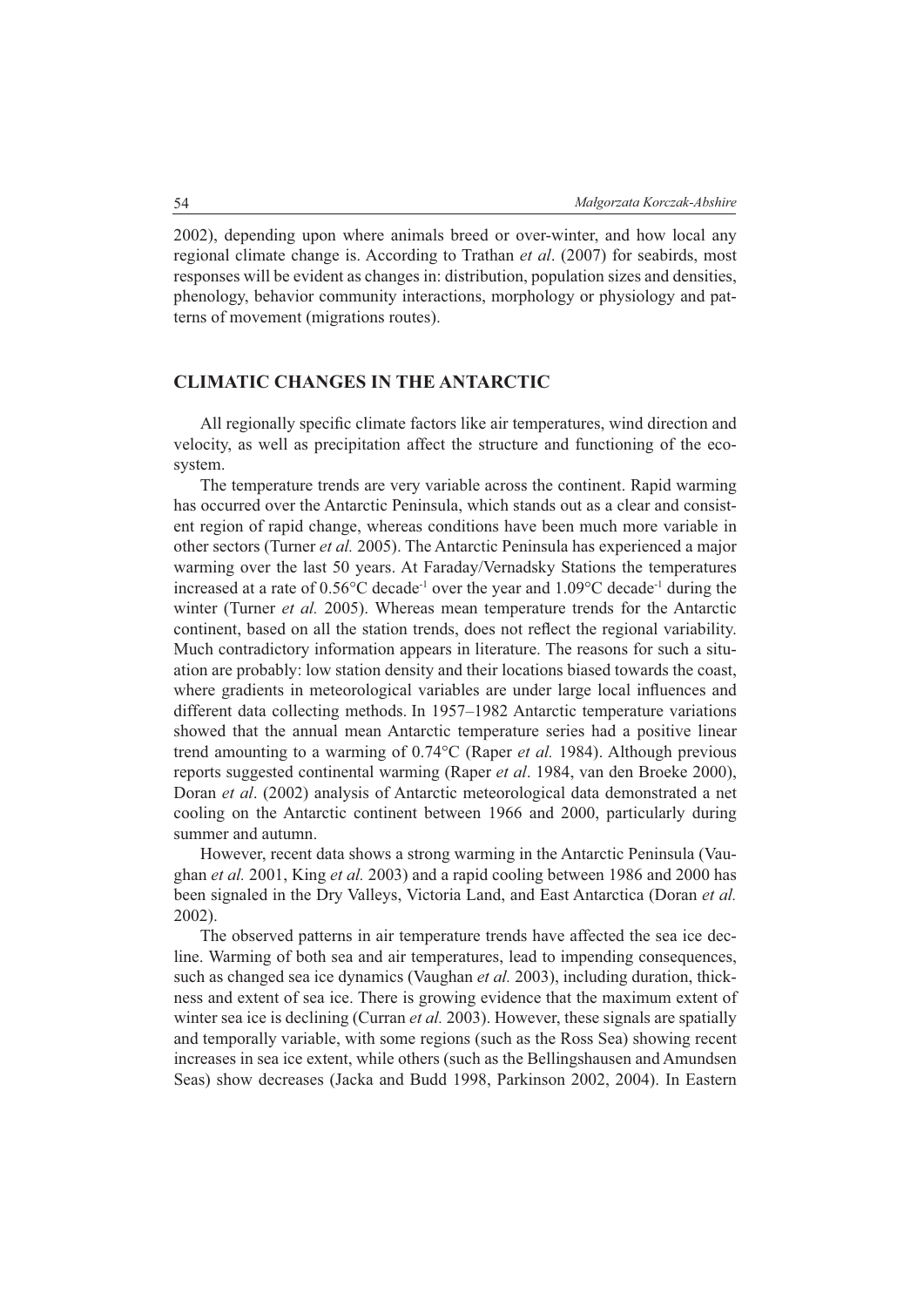Antarctica the duration of the sea ice season tended to increase by >40 days since the late 1970s (Parkinson 2002). Recent research suggests that sea ice extent is connected to large-scale features of the global climate system (such as the Southern Oscillation Index or the Southern Annular Mode), whereas the length of the sea ice season is connected to more regional features such as temperature (Parkinson 2004).

Seabirds show different degrees of association with sea ice (Ribic *et al.* 2008) and respond in contrasting ways to changes in seasonal sea ice extent according to their ecological characteristics, demographic strategies and regional distribution (Balerini *et al.* 2009). Reduction of winter sea ice extent can negatively affect breeding propensity and adult survival in some species, but is positively correlated to breeding performance in others (Barbraud and Weimerskirch 2001a, 2001b, Jenouvrier *et al.* 2006).

Changes in the sea ice conditions caused by warming in the Antarctic Peninsula region have been hypothesized to affect predator populations and have significantly altered krill recruitment dynamic.

## **CLIMATE CHANGE INFLUENCE ON POPULATIONS OF PENGUINS**

There are 18 penguin species of the world, all live in the Southern Hemisphere. Four penguin species (the Adélie, emperor, chinstrap and gentoo) breed on the Antarctic continent. These species are now showing large changes in population tendencies. Their response to the climate change has been recorded by many authors (Wilson *et al.* 2001, Croxall *et al.* 2002, Kato *et al.* 2004, Hinke *et al.* 2007, Sander *et al.* 2007, Ballerini *et al.* 2009, Lynch *et al.* 2009).

Three species of pygoscelid penguins: Adélie penguin (*Pygoscelis adeliae*), gentoo penguin (*Pygoscelis papua*) and chinstrap penguin (*Pygoscelis antarctica*) are breeding regularly on King George Island, South Shetland Islands, Antarctica (Jabłoński 1984a, 1986). Observations of these populations have been recorded since Arctowski Station (62°09'41"S and 58°28'10"W) founding in 1977. In 1978 the number of breeding pairs of the three penguins species in the vicinity of Arctowski Station was recorded as 11 561, including 10 140 nests of Adélie penguin, 638 nests of chinstrap, and 783 nests of gentoo penguin (Jabłoński 1986).

Penguin populations from the breeding areas on Admiralty Bay and King George Bay on King George Island were characterized by large fluctuations through the 30 years of observations (Croxall and Kirkwood 1979, Jabłoński 1984a, Jabłoński 1984b, Jabłoński 1986, Trivelpiece *et al.* 1987, Trivelpiece *et al.* 1990, Sierakowski 1991, Rakusa-Suszczewski and Sierakowski 1993, Ciaputa and Sierakowski 1999, Chwedorzewska and Korczak 2010). Comparison of newest data with previous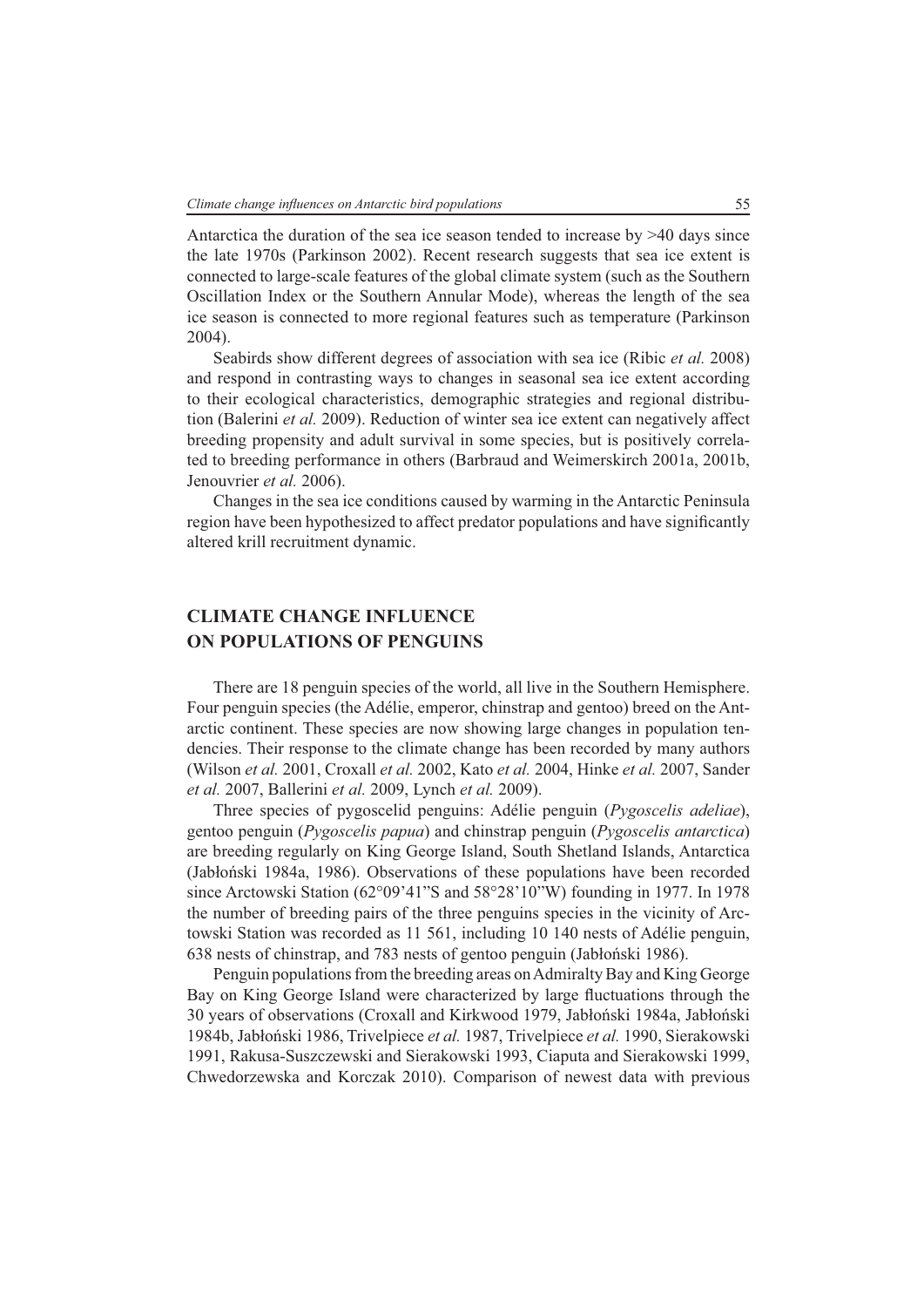one suggests that the current breeding Adélie and chinstrap penguins populations from King George Island are dramatically decreasing. During Polish investigation on summer season 2008/2009 in Admiralty Bay the following trend in penguin populations was observed: number of breeding birds of chinstrap penguin dropped by 51.6% and Adélie penguin dropped by 52.8% comparing to 1996. On the other hand in the same period the gentoo penguin population seems to be stable or increasing. For example the gentoo population in Admiralty Bay has increased by 91.9% since 1996. In the region of King George Bay the Adélie penguin population dropped by 62.4% and the gentoo penguin population has increased by 26.8% compared to 1996. It is significant that the decrease of Adélie penguins which was higher in the King George Bay area with practically no human impact as well as a smaller increase in the gentoo population there suggests that these fluctuations are probably not connected with anthropopression.

Moreover Hinke *et al.* 2007 study of *Pygoscelis* penguins from King George Island and Livingston Island shows that breeding colonies of Adélie and chinstrap penguins have declined by roughly 50% since the mid-1970s, and recruitment indices of Adélie penguins have declined by roughly 80% (Hinke *et al.* 2007). Described changes in the penguin populations are similar to the entire Western Antarctic Peninsula region (Smith *et al.* 1999, Forcada *et al.* 2006, Hinke *et al.* 2007, Sander *et al.* 2007, Carlini *et al.* 2009, Lynch *et al.* 2009).

In contrast, along the East coast of the Peninsula, and on the coast of the Antarctic continent, populations of Adélie Penguins have been growing. According to the data collected by airborne and ground census for Adélie penguin populations from Pointe Géologie Archipelago (since the 1980s), Ross Sea and Prince Olav Coast area (since the 1960s) increasing tendencies were observed (Wilson *et al.* 2001, Kato *et al.* 2004, Ainley *et al.* 2005, Jenouvrier *et al.* 2006).

Chinstrap Penguins breed at the northern region of Antarctica, mainly on the Antarctic Peninsula, and on the Antarctic islands (Shetland, Orkney and Sandwich). Industrial fisheries took over in the mid  $20<sup>th</sup>$  century have continued to remove enormous numbers of fish from the Southern Ocean region. Seals, whales and large fish competing with Chinstrap Penguins over the same food, disappeared due to being hunted by humans between the  $19<sup>th</sup>$  century and mid  $20<sup>th</sup>$  century. This situation allowed the chinstrap population to increase. The chinstrap penguin (*Pygoscelis antarctica*) is the most numerous of the pygoscelid penguins, with an estimated total population of 6.5–7.5 million pairs (Croxall *et al.* 1984, Woehler 1993, Williams 1995). Despite this increasing trend, a decreasing amount of sea ice in different regions over recent decades has introduced some variations in Chinstrap populations. Some Chinstrap colonies around the South Shetland and South Orkney islands have actually begun to decrease (Trathan *et al.* 1996, Hinke *et al.* 2007, Sander *et al.* 2007).

Gentoo Penguins (*Pygoscelis papua*) breed further north than any of the three other Antarctic penguin species. Their colonies are widespread and situated on the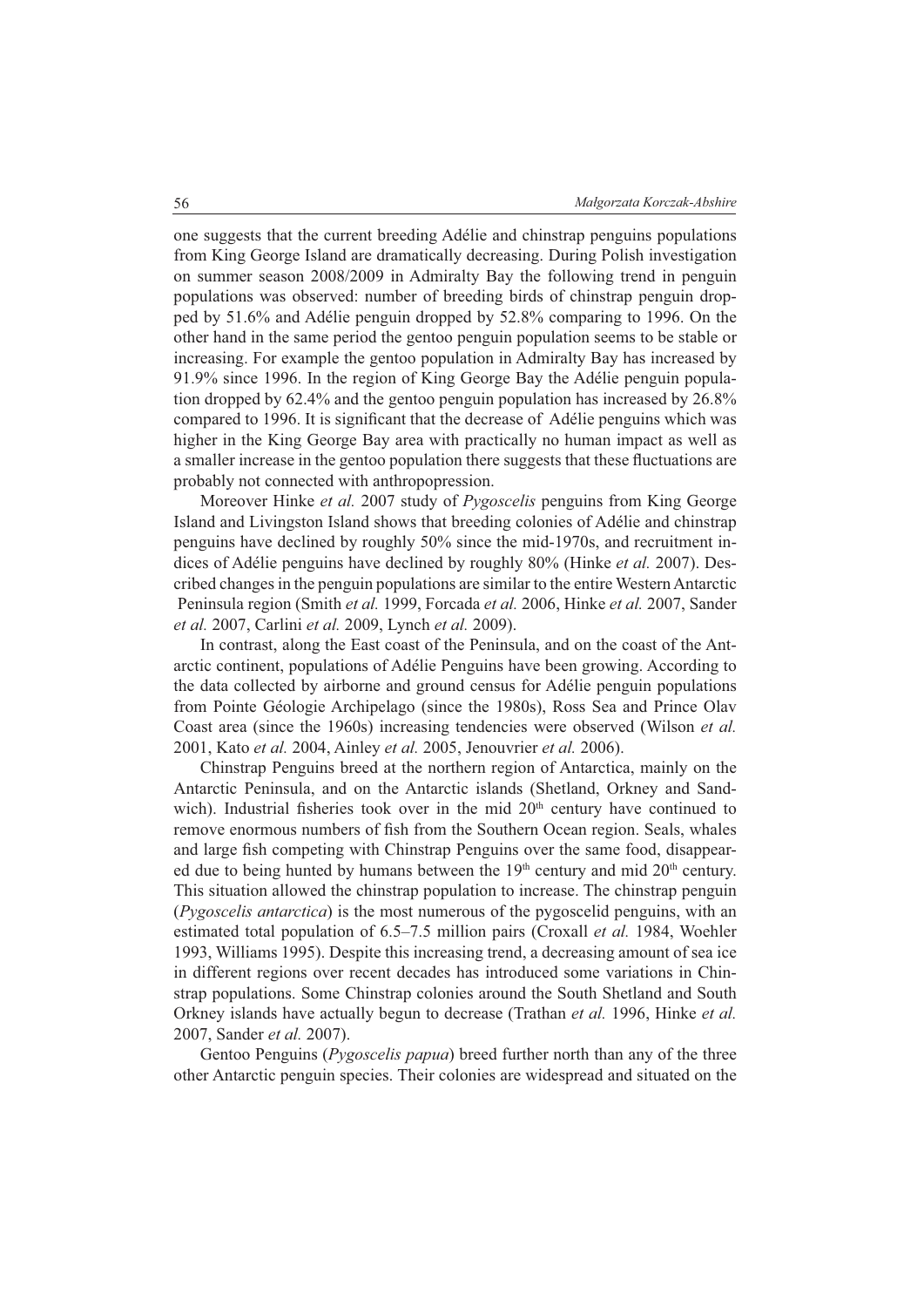Antarctic Peninsula, the surrounding islands, as well as on the sub-Antarctic islands (Wilson *et al.* 1998, Pütz *et al.* 2001, Hinke *et al.* 2007, Carlini *et al.* 2009, Lescroёl *et al.* 2009, Lynch *et al.* 2009, Miller *et al.* 2009). Data from their sub-Antarctic range suggest decline of their populations over the last 10–20 years at a major breeding site, Kerguelen Archipelago (Lescroёl *et al.* 2009). Similarly to other northern populations, gentoo penguins breeding at Kerguelen exhibited winter laying, a slow provisioning rate, a slow growth rate associated with an extended rearing period, and relatively low breeding success compared to southern populations (Lescroёl *et al.* 2009). The study also revealed interannual differences in the timing of laying and growth parameters as well as unusual sex differences in parental investment. Despite their high plasticity, there are indications that gentoo penguins at the northern edge of their range might work at the upper limit of their capacities (Lescroёl *et al.* 2009).

The number of gentoo penguins have, in general, been decreasing almost everywhere, instead of along the coast of the northwest Antarctic Peninsula. In areas south of the South Shetlands where sea ice has recently disappeared numbers of this open-water species have been increasing (Hinke *et al.* 2007, Carlini 2009, Chwedorzewska and Korczak 2010).

Emperor penguins breed on fast sea ice during the Antarctic winter. Population data on them are very limited because of the inaccessibility of the breeding colonies during winter. Barbraud and Weimerskirch (2001a) study show that over the past 50 years, the population of emperor penguins (*Aptenodytes forsteri*) in Terre Adélie (one of the northernmost emperor penguin populations) has declined by 50%. The emperor penguin population from the Riiser-Larsen Peninsula colony, was high in the mid1990's and suddenly decreased in 2000 (Kato *et al.* 2004). The Authors believe that a decrease in adult survival during the late 1970s is one of the reason (Barbraud and Weimerskirch 2001a). Out of all the Antarctic bird and mammal species, the emperor penguin has become the most vulnerable to the rapidly changing climate.

Generally, the responses of different predators have depended on prevailing physical conditions at the study sites (Smith *et al.* 1999, Wilson *et al.* 2001, Jenouvrier *et al.* 2006) and contrasting life-history strategies (Fraser *et al.* 1992, Croxall *et al.* 2002, Rombolá *et al.* 2003, Lynnes *et al.* 2004). But the crucial factors affecting all penguin population dynamics are changes in breeding success, survival, and recruitment. Sea ice is known to affect all of these factors. The fate of sea ice and its relationship to the food web holds the future of many species in Antarctica.

Reduced sea ice coverage in the Antarctic Peninsula region during winter causes consequent variability of Antarctic krill densities. Regional reduced krill abundance due to warming take place. Food webs are dominated by Antarctic krill (*Euphausia superba*). In particular, a strong correlations between indices of penguin and krill recruitment suggest that penguins especially in the South Shetland Islands may live under an increasingly krill-limited system that has disproportionate effect on the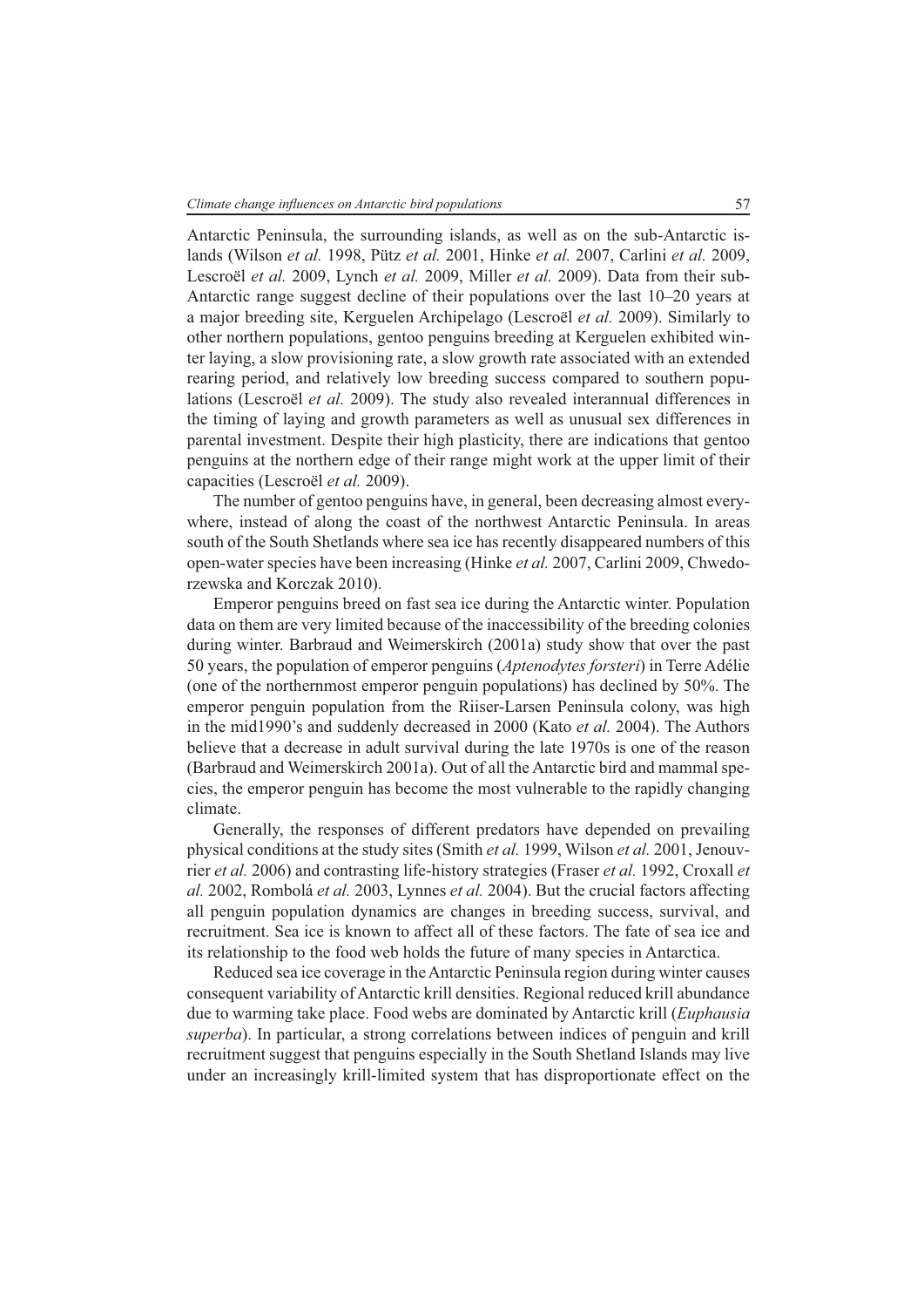survival of juvenile birds (Hinke *et al.* 2007). The loss of ice connected with this event and poor recruitment of larval Antarctic krill *Euphausia superba*, explains the decrease in Adélie and chinstrap penguins observed there. Gentoo penguins because of their more flexible diet are not as strongly dependent on krill. Their population increase in the Antarctic Peninsula region can be caused by reduced sea ice and better conditions for this non-migratory species which remain near natal colonies year-round (Hinke *et al.* 2007). Fledging success has remained stable in all three species breeding colonies. The different trends in abundance and recruitment indices for each species, despite generally similar indices of summer performance, suggest that winter conditions contribute to the divergent responses among the penguins (Trathan *et al.* 1996, Hinke *et al.* 2007).

A decrease in sea ice is thought to be responsible for the observed Adélie and chinstrap Penguin population decline in the Western Antarctic Peninsula (Fraser *et al.* 1992). In other regions of Antarctica, the ice has either been stable or there has been an observed increase in sea ice extent (Smith and Stammerjohn 2001, Parkinson 2004). In East Antarctica and the Ross Sea area (Woelher *et al.* 2001, Croxall *et al.* 2002) Adélie penguin populations are increasing. Which correspond well when we consider the relationship: the sea ice tendencies and krill densities. But the negative effect of the extent of pack ice on penguin population were also recorded. The extensive sea-ice during winter appears to reduce subadult survival, expressed subsequently when these cohorts reach maturation (Wilson *et al.* 2001).

It is significant that numerous studies have now shown that there is considerable spatial and temporal variability in Adélie diet (Ainley 2002). Populations in the Scotia Sea and along the Antarctic Peninsula feed almost exclusively on *E. superba* (Coria *et al.* 1995, Trivelpiece *et al.* 2003, Lynnes *et al.* 2004), while those in the southern Ross Sea consume a mixture of fish (primarily the notothenid *Pleuragramma antarcticum*) and *E. crystallorophias*, a smaller euphausiid which replaces *E. superba* at higher latitudes (Ainley *et al.* 2003). Populations in the northern Ross Sea and along the east coast of Antarctica tend to have a mixed diet consisting of fish and *E. crystallorophias* when foraging in neritic waters over the continental shelf, and *E. superba* when foraging in pelagic waters at the shelf break (Kent *et al.* 1998, Clarke *et al.* 2002, Olmastroni *et al.* 2004). Short- and long-term diet studies have detected intra- and inter-annual variation in meal size and diet composition, which may be related to variability in prey availability (Green and Johnstone 1988, Lynnes et al. 2004), intra- and inter-specific competition (Lynnes *et al.* 2002, Ainley *et al.* 2004), or changes in physical or environmental features, such as the degree of sea-ice cover (Watanuki *et al.* 1997, Ainley *et al.* 1998, Rombolá *et al.* 2003).

The population of the large Antarctic predator – emperor penguins (*Aptenodytes forsteri*) over the past 50 years, has declined by 50% in Terre Adélie. The reason was a decrease in adult survival during the late 1970s due to a prolonged abnormally warm period with reduced sea-ice extent. Mortality rates increased when warm sea-surface temperatures occurred in the foraging area and when annual sea-ice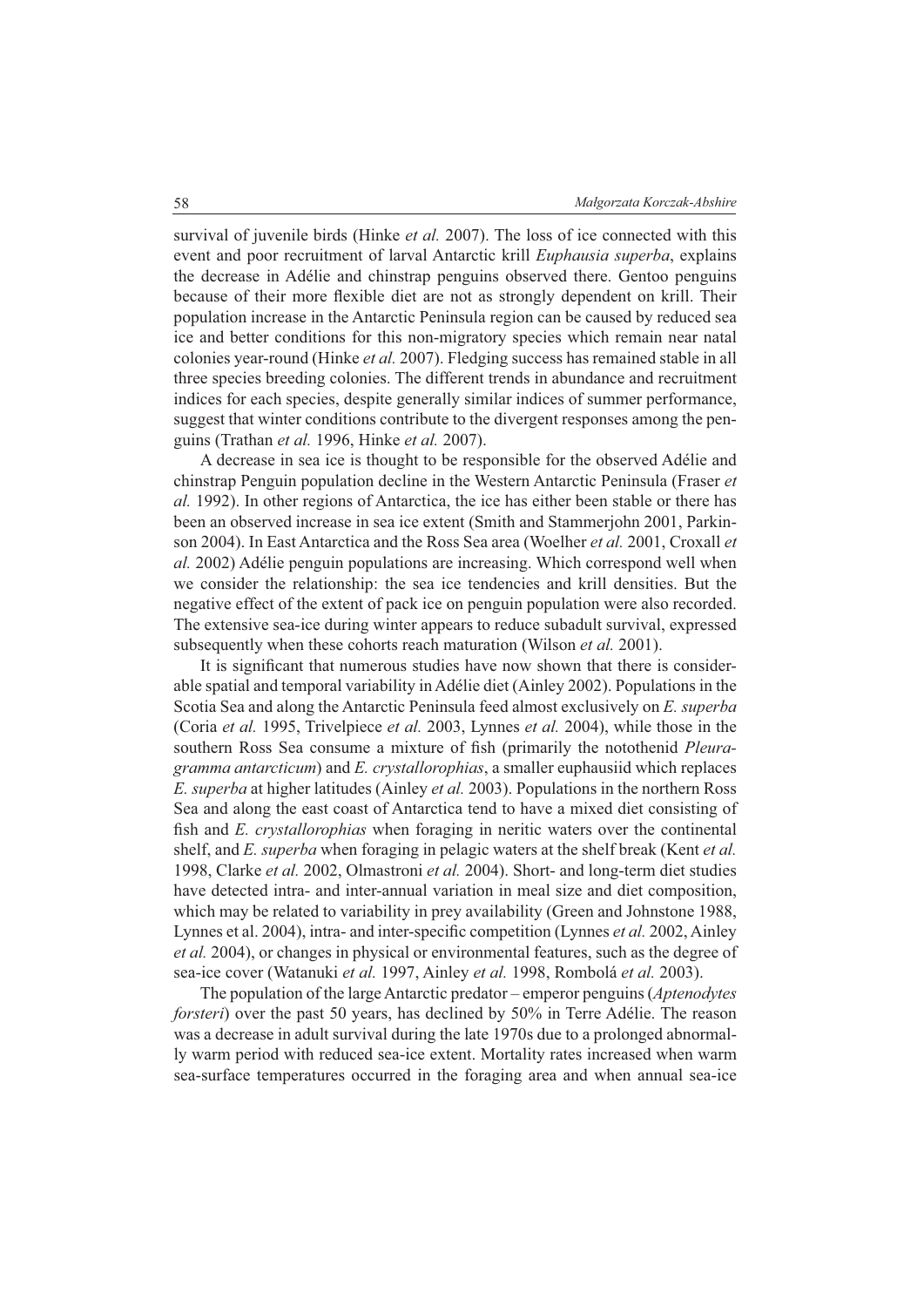extent was reduced. The mortality rate was higher for males than for females. In contrast with survival, emperor penguins hatched fewer eggs when winter sea-ice was extended. These results indicate strong and contrasting effects of large-scale oceanographic processes and sea-ice extent on the demography of emperor penguins, and their potential high susceptibility to climate change (Barbraud and Weimerskirch 2001a). The next result of Barbraud and Weimerskirch study was that the extent of pack ice, had two opposite effects on the demographic parameters of emperor penguins. Sea-ice extent in winter negatively affects hatching success, by increasing the distance between the colony and feeding grounds. Conversely, annual sea-ice extent positively affects adult survival by increasing food availability. Therefore there exists in emperor penguins a trade-off between the advantages and disadvantages of extensive pack ice. In population terms, the trophic advantage of extensive pack ice, by favoring higher survival and further reproduction, outmatches its physical disadvantage of reducing fecundity (Barbraud and Weimerskirch 2001a). There is also evidence of the abandonment of natal colonies among emperor penguins which was linked to acute disturbances such as mega-icebergs that preclude access to the colony (Kooyman *et al.* 2007, Shepherd *et al.* 2005).

### **CLIMATE CHANGE INFLUENCE ON POPULATIONS OF FLYING BIRDS**

Data set for the southern hemisphere shows clearly that responses of Antarctic seabirds are opposite to those observed in the northern hemisphere and the Arctic but consistent with climatic and oceanographic changes in eastern Antarctica. Barbraud and Weimerskirch (2006) have been studied dates of first arrival and laying of first eggs over a 55-year period for the entire community of Antarctic seabirds in East Antarctica. Eight flying bird species were study: Southern fulmar (*Fulmarus glacialoides*), Cape petrel (*Daption capense*), south polar skua (*Catharacta maccormicki*), southern giant petrel (*Macronectes giganteus*), southern fulmar (*Fulmarus glacialoides*), Wilson's storm petrel (*Oceanites oceanicus*), Antarctic petrel (*Thalassoica antarctica*), snow petrel (*Pagodroma nivea*) also two penguin species: emperor penguin (*Aptenodytes forsteri*) and Adélie penguin (*Pygosceli adeliae*). The records show a general tendency toward later arrival and laying. Overall, species now arrive at their colonies 9.1 days later, on average, and lay eggs an average of 2.1 days later than in the early 1950s. These delays are linked to a decrease in sea ice extent that has occurred in eastern Antarctica, which underlies the contrasted effects of global climate change on species in Antarctica. In contrast, the only signifi cant trend toward earlier laying was for the south polar skua (*Catharacta maccormicki*), which mainly predates eggs and chicks of Adélie penguins, whereas the other species forage at sea for fish, crustaceans and squid.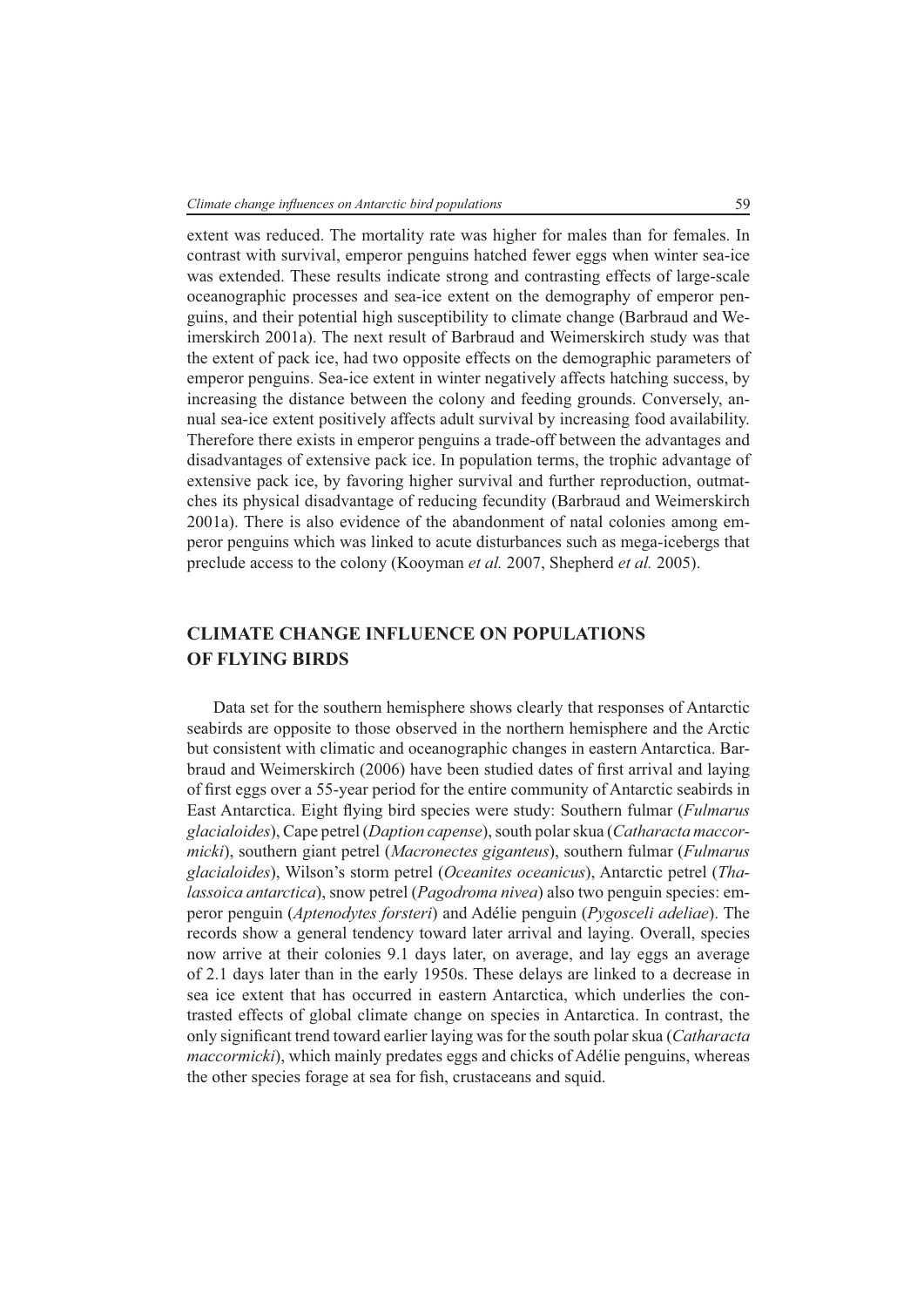This result doesn't correspond with phenological changes observed in the northern hemisphere, where increasing spring temperatures are likely to have had pronounced effects on nearly all phenophases. For birds, spring warming is likely to have increased the availability of food supplies, resulting in earlier arrival and laying dates (Crick *et al.* 1997). In Eastern Antarctica, where no major warming or cooling has occurred since the early 1950s, the large (12–20%) reduction in sea ice extent was observed since the 1950s (Curran *et al.* 2003). It could be a reason of a decline in abundances of krill and other marine organisms (Loeb *et al.* 1997, Nicol *et al.* 2000, Atkinson *et al.* 2004), the major food resources for most Antarctic seabirds. Their decline could be a reason of observed delays in bird arrival and breeding. The second factor could be the fact that the sea ice season has been getting longer since the 1970s. The late break-up of sea ice is known to delay access to seabird colonies and food resources at sea (Gaston and Hipfner 1998, Ainley 2002).

It is interesting that the same sea-ice conditions may have different effects on the breeding performance of a species. The influence of regional sea-ice extent on a number of indices of breeding performance of an avian predator, the Snow Petrel, was examined (Barbraud and Weimerskirch 2001b). The percentage of breeding pairs was highly variable and there were fewer birds breeding when sea-ice cover was extensive during July. By contrast, overall breeding success and fledgling body condition were improved during years with extensive sea-ice cover during the preceding November and July-September. Authors suggested that the overall increase in winter sea-ice extent during the last decade appears to have resulted in an overall improvement of the quality of fledglings produced, and thus probably of future recruitment.

Little information exists for the Southern Hemisphere due to a lack of long term data sets of migrant birds. However the White-rumped Sandpiper (*Calidris fuscicollis*) non-breeding seemed to occur as a vagrant in South Shetlands area more often than it was previously reported (Korczak, Angiel and Wierzbicki in press). Diversified appearance pattern of White-rumped Sandpiper individuals or groups on King George Island could be a result of different food abundance as well as diversified weather conditions during austral springs and summers. The increasing number of *C. fuscicollis* individuals and longer periods of their presence during the last decade could be explained by notable climate warming in the Antarctic Peninsula region. During warmer spring and summer seasons prevailing conditions on beaches in ice free oasis on King George Island are closer than the ones around the Falkland Islands, the most common wintering area of White-rumped Sandpiper.

Recent changes in Antarctic seabird populations may reflect direct and indirect responses to regional climate change. The long-term data for Antarctic seabirds indicate that winter sea-ice has a profound influence. However, some effects are inconsistent between species and areas, some in opposite directions at different stages of breeding and life cycles, and others remain paradoxical. It is necessary to take into consideration that not just climate change has the influence on bird predator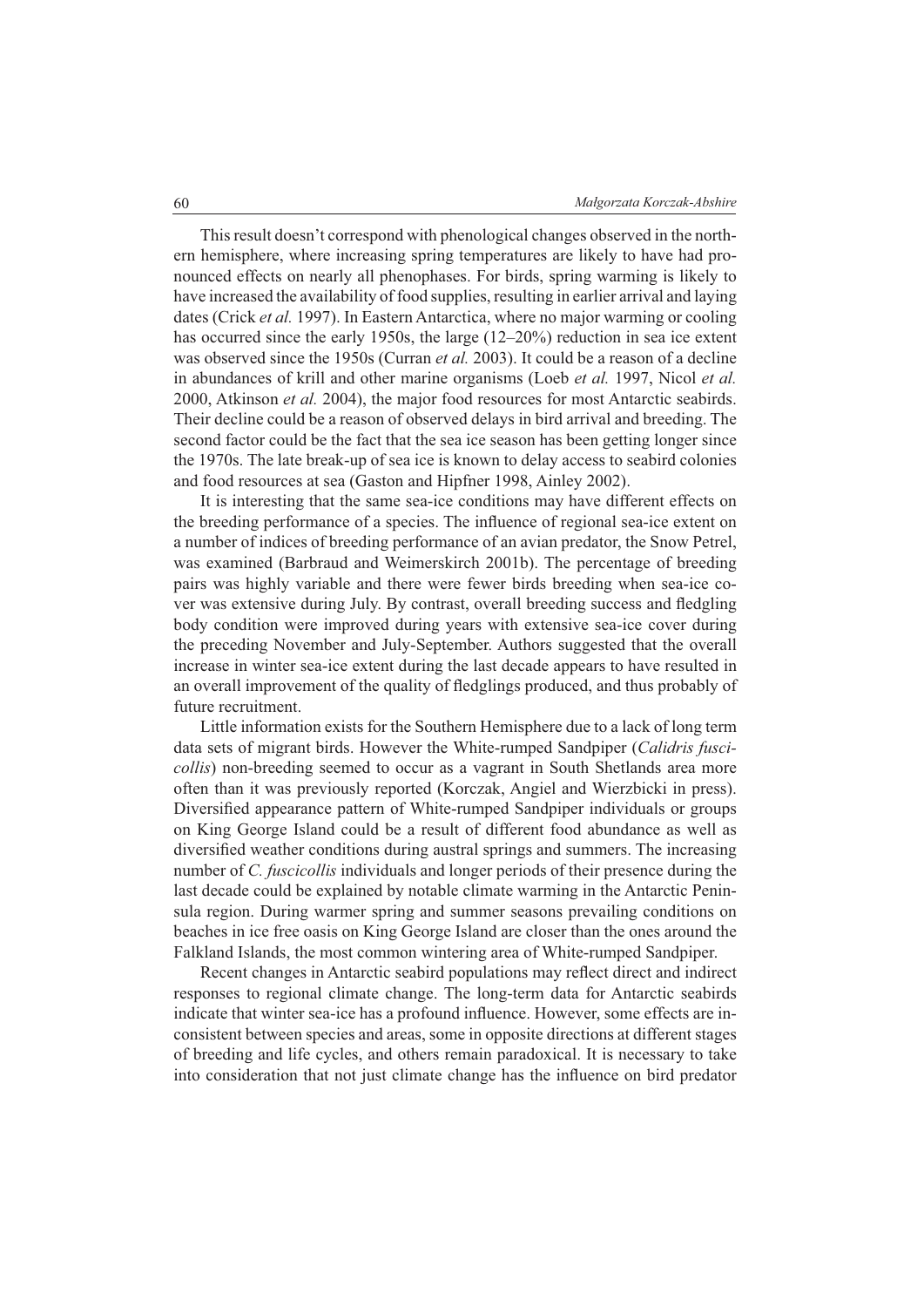populations. Also human activity in the substantial mark influenced on population dynamics. In the Ross Sea area, Adélie population growth can be caused by humans eliminating one of the penguins' competitors, the minke whale. From the other side due to whale protection humpback whale populations are increasing now, competing with penguins over food in Antarctic Peninsula area. The combination of recent harvest driven changes and those caused by global warming may produce rapid shifts rather than gradual changes.

#### **CONCLUSION**

Seabirds and their response to the climate perturbations have been recorded as important bio-indicators of changes in the ecosystem. Atmospheric warming and consequent changes in sea ice conditions have been hypothesized to differentially affect predator populations due to different predator life-history strategies and substantially altered krill recruitment dynamics.

Significant alternations of populations sizes and changes of localization of breading areas have been recorded. Also different changes in tendencies toward arrival and laying dates were observed. Different food abundance as well as diversified weather conditions appearing during austral springs and summers have been postulated as a reason for more often occurring non-breeding vagrant birds.

Scientific results indicate that the same sea-ice conditions may have different effects on the breeding performances of a species. Like, for example observed general tendencies toward later arrival and laying of some flying bird species and an opposite significant earlier laying trend for other species.

Recent studies have shown that the Antarctic Circumpolar Wave and related sea-ice cover around the Antarctic continent may have a profound effect on the lower trophic levels of the marine environment. Extensive sea-ice cover enhances the survival of krill. However, the effects of sea-ice cover on top predators remain poorly understood.

#### **REFERENCES**

- Ainley D.G., 2002, *The Adélie Penguin: Bellwether of Climate Change,* Columbia Univ. Press, New York.
- Ainley D.G., Wilson P.R., Barton K.J., Ballard G., Nur N., Karl B., 1998, *Diet and foraging effort of Adélie penguins in relation to pack-ice conditions in the southern Ross Sea,*  Polar Biol., 20, 311–319.
- Ainley D., Ballard G., Barton K.J., Karl B., Rau G.H., Ribic C.A., Wilson P.R., 2003, *Spatial and temporal variation of diet within a presumed metapopulation of Adélie penguins,* Condor, 105, 95–106.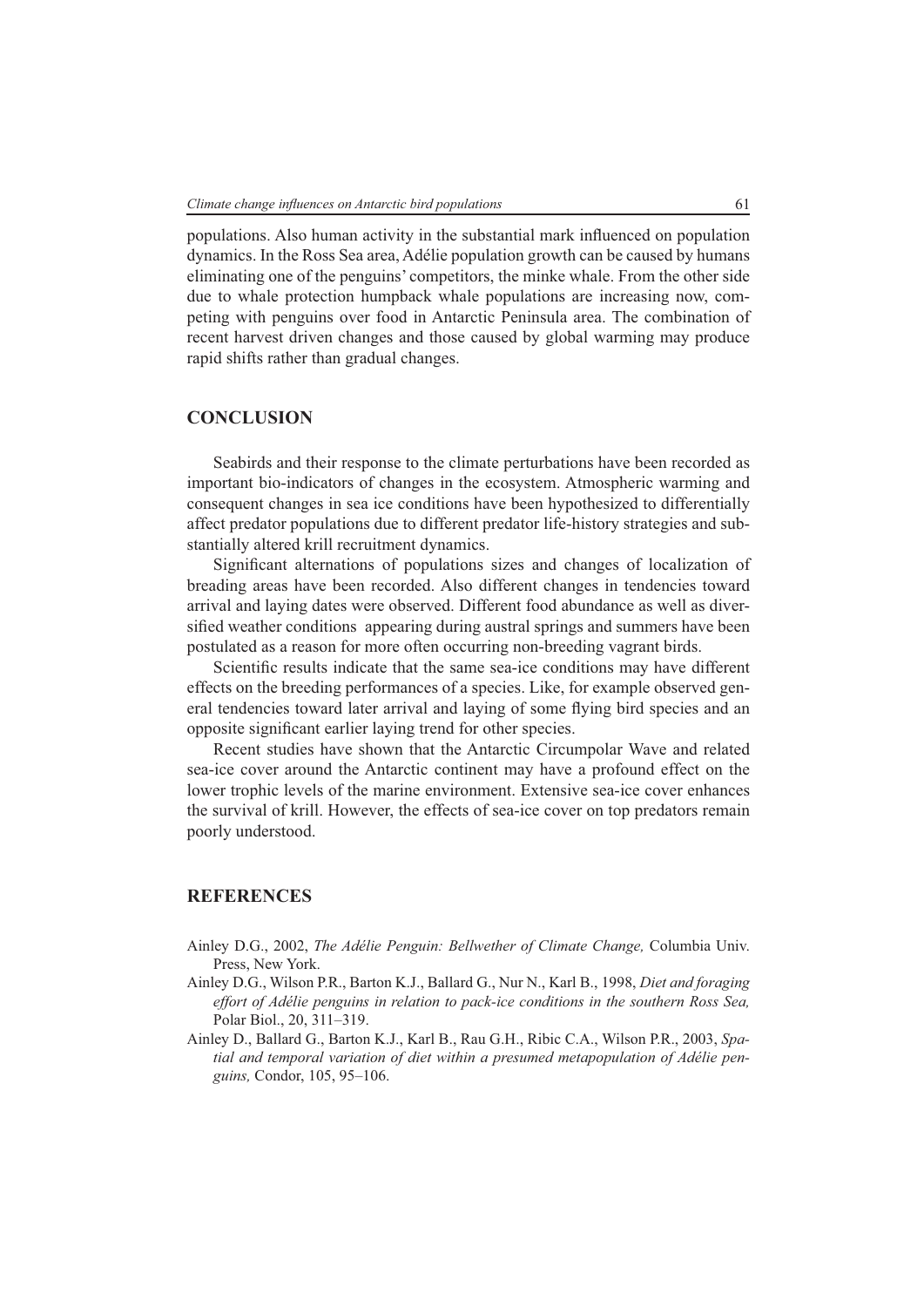- Ainley D.G., Ribic C.A., Ballard G., Heath S., Garffey I., Karl B.J., Barton K.J., Wilson P.R., Webb S., 2004, *Geographic structure of Adélie Penguin populations: overlap in colony-speciffc foraging areas,* Ecol. Monogr., 74, 159–178.
- Ainley D.G., Clarke E.D., Arrigo K.R., Fraser W.R., Kato A., Barton K.J., Wilson P.R., 2005, *Decadal-scale changes in the climate and biota of the Pacific sector of the Southern Ocean, 1950s–1990s,* Antarct Sci., 17, 171–182.
- Atkinson A., Siegel V., Pakhomov E., Rothery P., 2004, *Long-term decline in krill stock and increase in salps within the Southern Ocean,* Nature, 432, 100–103.
- BalleriniT., Tavecchia G., Olmastroni S., Pezzo F., Focardi S., 2009, *Nonlinear effects of winter sea ice on the survival probabilities of Adélie penguins,* Oecologia, 161, 253–265.
- Barbraud C., Weimerskirch H., 2001a*, Emperor penguins and climate change,* Nature, 411, 183–186.
- Barbraud C. and Weimerskirch H., 2001b, *Contrasting effects of the extent of sea-ice on the breeding performance of an Antarctic top predator, the Snow Petrel Pagodroma nivea,*  Journal of Avian Biology, 32, 297–302.
- Barbraud C., Weimerskirch H., 2006, *Antarctic birds breed later in response to climate change,* Proceedings of the National Academy of Science, of the United States of America, 103(16), 6248–6251.
- Carlini A.R., Coria N.R., Santos M.M., Negrete J., Juares M.A., Daneri G.A., 2009, *Responses of Pygoscelis adeliae and P. papua populations to environmental changes at Isla 25 de Mayo (King George Island),* Polar Biology*,* 32 (10), 1427–1433.
- Chambers L.E., Hughes L., Weston M.A., 2005, *Climate change and its impact on Australia's avifauna,* Emu, 105, 1–20.
- Chwedorzewska K. J. and Korczak M., 2010, *Human impact upon the environment in the vicinity of Arctowski Station, King George Island, Antarctica,* Polish Polar Research, 31(1), 45–60.
- Ciaputa P. and Sierakowski K., 1999, *Long-term population changes of Adélie, chinstrap, and gentoo penguins in the regions of SSSI No. 8 and SSSI No. 34, King George Island*, *Antarctica*, Polish Polar Research, 20, 355–365.
- Clarke J.R., Kerry K.R., Irvine L., Phillips B., 2002, *Chick provisioning and breeding success of Adélie penguins at Béchervaise Island over eight successive seasons,* Polar Biol., 25, 21–30.
- Coria N.R., Spairani H., Vivequin S., Fontana R., 1995, *Diet of Adélie penguins Pygoscelis adeliae during the post-hatching period at Esperanza Bay, Antarctica, 1987/88,* Polar. Biol., 15, 415–418.
- Crick H.Q.P., Dudley C., Glue D.E., Thomson D.L., 1997, *UK birds are laying eggs earlier,*  Nature, 388, 526.
- Croxall J.P., Kirkwood E.D., 1979, *The distribution of penguins on the Antarctic Peninsula and islands of the Scotia Sea,* British Antarctic Survey, Cambridge, 10, 1–186.
- Croxall J.P., Prince P.A., Hunter I., McInnes S.J., Copestake P.G., 1984, *The seabirds of the Antarctic Peninsula, islands of the Scotia Sea, and Antarctic continent between 80°W and 20°W: their status and conservation,* [in:] Croxall J.P., Evans P.G.H., Schreiber R.W. (eds), *Status and conservation of the world's seabirds,* ICBP Technical Publication no. 2. ICBP, Cambridge, 637–666.
- Croxall J. P., Callaghan T., Cervellati R. and Walton D.W.H., 1992, *Southern Ocean Environmental Changes: Effects on Seabird, Seal and Whale Populations [and Discussion],* Phil. Trans. R. Soc. Lond., 338, 319–328.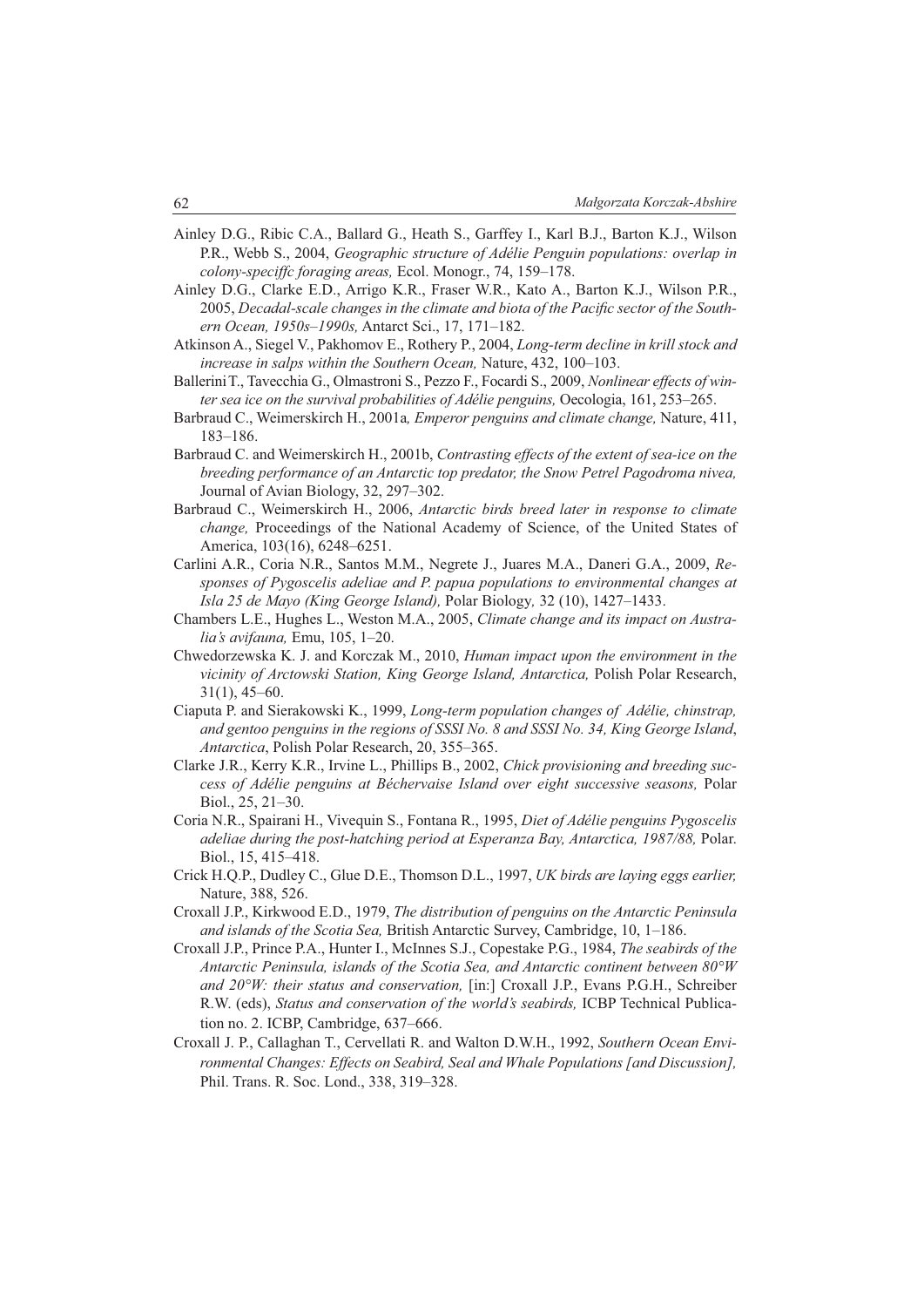- Croxall J.P., Trathan P.N., Murphy E.J., 2002, *Environmental change and Antarctic seabird populations,* Science, 297, 1510–1514.
- Curran M.A.J., Van Ommen T.D., Morgan V.I., Phillips K.L., Palmer A.S., 2003, *Ice core evidence for Antarctic sea ice decline since the 1950s,* Science, 302, 1203–1206.
- Doran P.T., Priscu J.C., Lyons W.B., Walsh J.E., Fountain A.G., McKnight D.M., Moorhead D.L., Virginia R.A., Wall D.H., Clow G.D., Fritsen C.H., McKay C.P., Parsons A.N., 2002, *Antarctic climate cooling and terrestrial ecosystem response,* Nature*,* 415, 517–520.
- Forcada J., Trathan P.N., Reid K., Murphy E.J., Croxall J.P., 2006, *Contrasting population changes in sympatric penguin species in association with climate warming,* Glob. Chang. Biol., 12, 411–423.
- Fraser W., Trivelpiece W.Z., Ainley D.G., Trivelpiece S.G., 1992, *Increases in Antarctic penguin populations: reduced competition with whales or a loss of sea ice due to environmental warming?* Polar Biol., 11, 525–531.
- Gaston A.J. and Hipfner M., 1998, *The effect of ice conditions in northern Hudson Bay on breeding by Thick-billed Murres (Uria lomvia),* Can. J. Zool., 76, 480–492.
- Green K., Johnstone G.W., 1988, *Changes in the diet of Adélie penguins breeding in East Antarctica*, Aust. Wildl. Res., 15, 103–110.
- Hinke J.T., Salwicka K., Trivelpiece S.G., Watters G.M., Trivelpiece W.Z., 2007, *Divergent responses of Pygoscelis penguins reveal a common environmental driver*, Oecologia, 153, 845–855.
- Jabłoński B., 1984a, *Distribution, numbers and breeding perforence of penguins in the region of the Admiralty Bay (King George Island, South Shetland Islands,Antarctica) in 1979/1980*, Pol. Polar Res., 5, 5–16.
- Jabłoński B., 1984b, *Distribution and numbers of penguins in the region of King George Island (South Shetland Islands) in the breeding season 1980/1981,* Pol. Polar Res., 5,  $17-30.$
- Jabłoński B., 1986, *Distribution, abundance and biomass of a summer community of birds in the region of the Admiralty Bay (King George Islands, South Shetland Islands, Antarctica) in 1978/79,* Polish Polar Research 7, 217–260.
- Jacka T.H., and Budd W.F., 1998, *Detection of temperature and sea-ice extent changes in the Antarctic and Southern Ocean, 1949–96,* Ann. Glaciol., 27, 553–559.
- Jenouvrier S., Barbraud C., Weimerskirch H., 2006, *Sea ice affects the population dynamics of Adélie penguins in Terre Adélie,* Polar Biol., 29, 413–423.
- Kato A., Watanabe K., Naito Y., 2004, *Population changes of Adélie and emperor penguins along the Prince Olav Coast and on the Riiser-Larsen Peninsula,* Polar Biosci., 17, 117–122.
- Kent S., Seddon J., Roberston G., Wienecke B., 1998, *Diet of Adélie penguins Pygoscelis adeliae at Shirley Island, East Antarctica, January 1992,* Mar. Ornithol., 26, 7–10.
- King J.C., Turner J., Marshall G.J., Connolley W.M. and Lachlan-Cope T.A., 2003, *Antarctic Peninsula climate variability and its causes as revealed by analysis of instrumental records,* [in:] Domack E.W., Burnett A., Leventer A., Conley P., Kirby M. and Bindschadler R., (eds), *Antarctic Peninsula climate variability: a historical and paleoenvironmental perspective.*
- Kooyman G.L., Ainley D.G., Ballard G., Ponganis P.J., 2007, *Effects of giant icebergs on two emperor penguin colonies in the Ross Sea, Antarctica,* Antarct. Sci., 19, 31–38.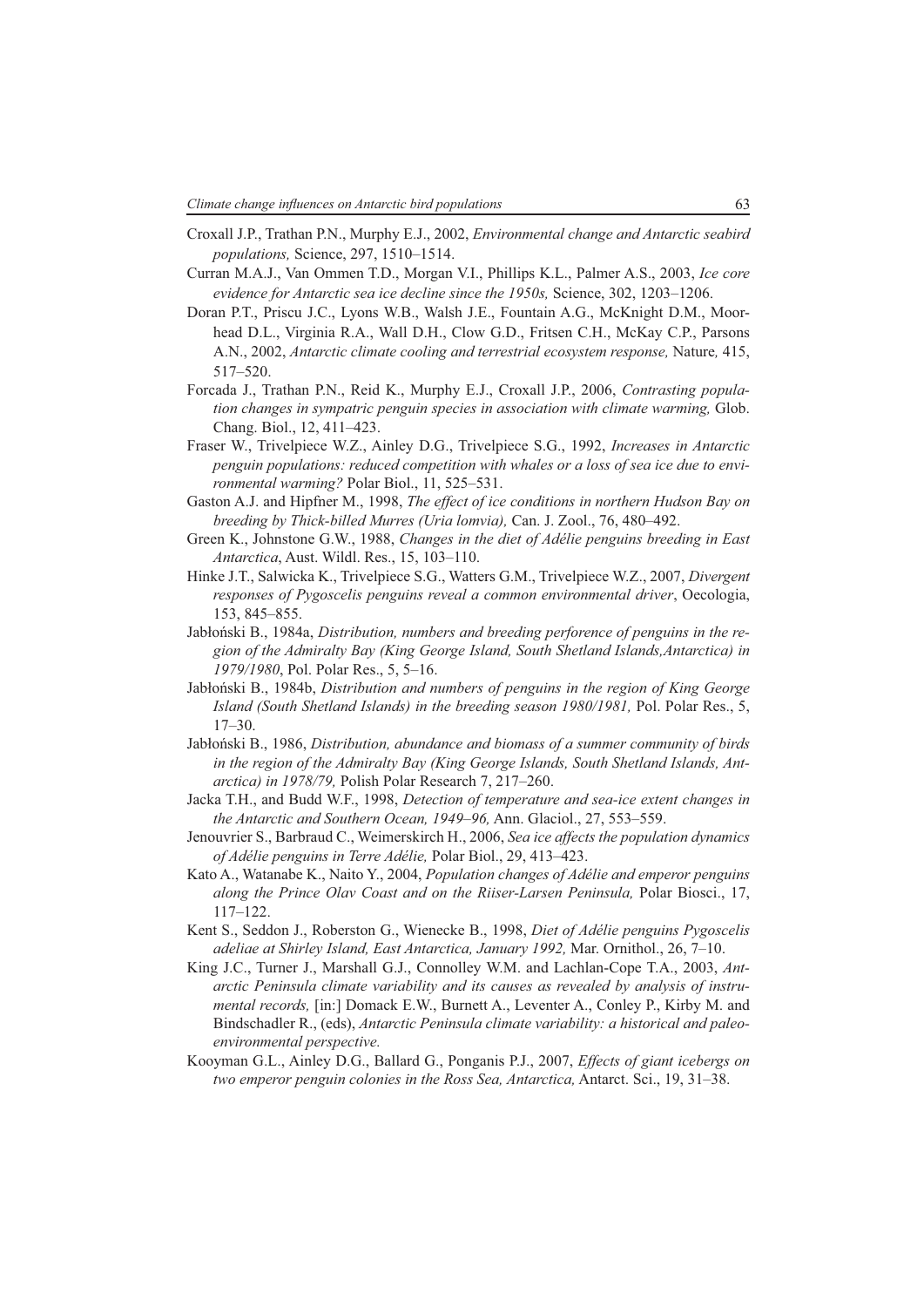- Korczak M., Angiel P., Wierzbicki G., *White-rumped Sandpiper (Calidris fuscicollis) as a reported bird on South Shetland Islands (Antarctica) an accidental or seasonal migration?* In press.
- Lescroël A., Bajzak C., Bost C.A., 2009, *Breeding ecology of the gentoo penguin Pygoscelis papua at Kerguelen Archipelag,* Polar Biology, 32(10), 1495–1505.
- Loeb V., Siegel V., Holm-Hansen O., Hewitt R., Fraser W., Trivelpiece W., Trivelpiece S., 1997, *Effects of sea-ice extent and krill or salp dominance on the Antarctic food web,*  Nature, 387, 897–900.
- Lynch H.J., Fagan W.F., Naveen R., 2009, *Population trends and reproductive success at a frequently visited penguin colony on the western Antarctic Peninsula,* Polar Biol., 33(4), 493–503.
- Lynnes A.S., Reid K., Croxall J.P., Trathan P.N., 2002, *Conflict or co-existence? Foraging distribution and competition for prey between Adélie and chinstrap penguins,* Mar. Biol. (Berl)., 141, 1165–1174.
- Lynnes A.S., Reid K., Croxall J.P., 2004, *Diet and reproductive success of Adélie and chinstrap penguins: linking response of predators to prey population dynamics,* Polar Biol., 27, 544–554.
- Miller A.K., Karnovsky N.J., Trivelpiece W.Z., 2009, *Flexible foraging strategies of gentoo penguins Pygoscelis papua over 5 years in the South Shetland Islands, Antarctica,* Mar. Biol., 156, 2527–2537.
- Nicol S., Pauly T., Bindoff N.L., Wright S., Thiele D., Hosie G.W., Strutton P.G., Woehler E., 2000, *Ocean circulation off east Antarctica affects ecosystem structure and sea-ice extent*, Nature, 406, 504–507.
- Olmastroni S., Pezzo F., Bisogno I., Focardi S., 2004, *Interannual variation in the summer diet of Adélie penguin (Pygoscelis adeliae) at Edmonson Point,* Document WG-EMM-04/38, CCAMLR, Hobart, Australia
- Parkinson C.L., 2002, *Trends in the length of the Southern Ocean sea-ice season, 1979−1999,*  Ann. Glaciol., 34, 435−440.
- Parkinson C.L., 2004, *Southern Ocean sea ice and its wider linkages: insights revealed from models and observations,* Antarctic Science, 16, 387–400.
- Pütz K., Ingham R.J., Smith J.G., Croxall J.P., 2001, *Population trends, breeding success and diet composition of gentoo Pygoscelis papua, magellanic Spheniscus magellanicus and rockhopper Eudyptes chrysocome penguins in the Falkland Islands,* Polar Biol., 24(11), 793–807.
- Rakusa-Suszczewski S. and Sierakowski K., 1993, *Pinnipeds in Admiralty Bay, King George Island, South Shetlands (1988-1992),* Pol. Polar Res., 14, 441–454.
- Raper S.C., Wigley T.M., Jones P.D., Salinger M.J., 1984, *Variations in surface air temperatures: part 3. The Antarctic, 1957–1982,* Monthly Weather Review, 112, 1341–1353.
- Ribic C.A., Ainley D.G., Spear L.B., 2008, *Seabird associations in Pacifi c equatorial waters*, Ibis, 139(3), 482–487.
- Rombolá E., MarschoV. E., Coria N., 2003, *Comparative study of the effects of late packice break-off on chinstrap and Adélie penguins' diet and reproductive success at Laurie Island, South Orkney Islands, Antarctica*, Polar Biol., 26, 41–48.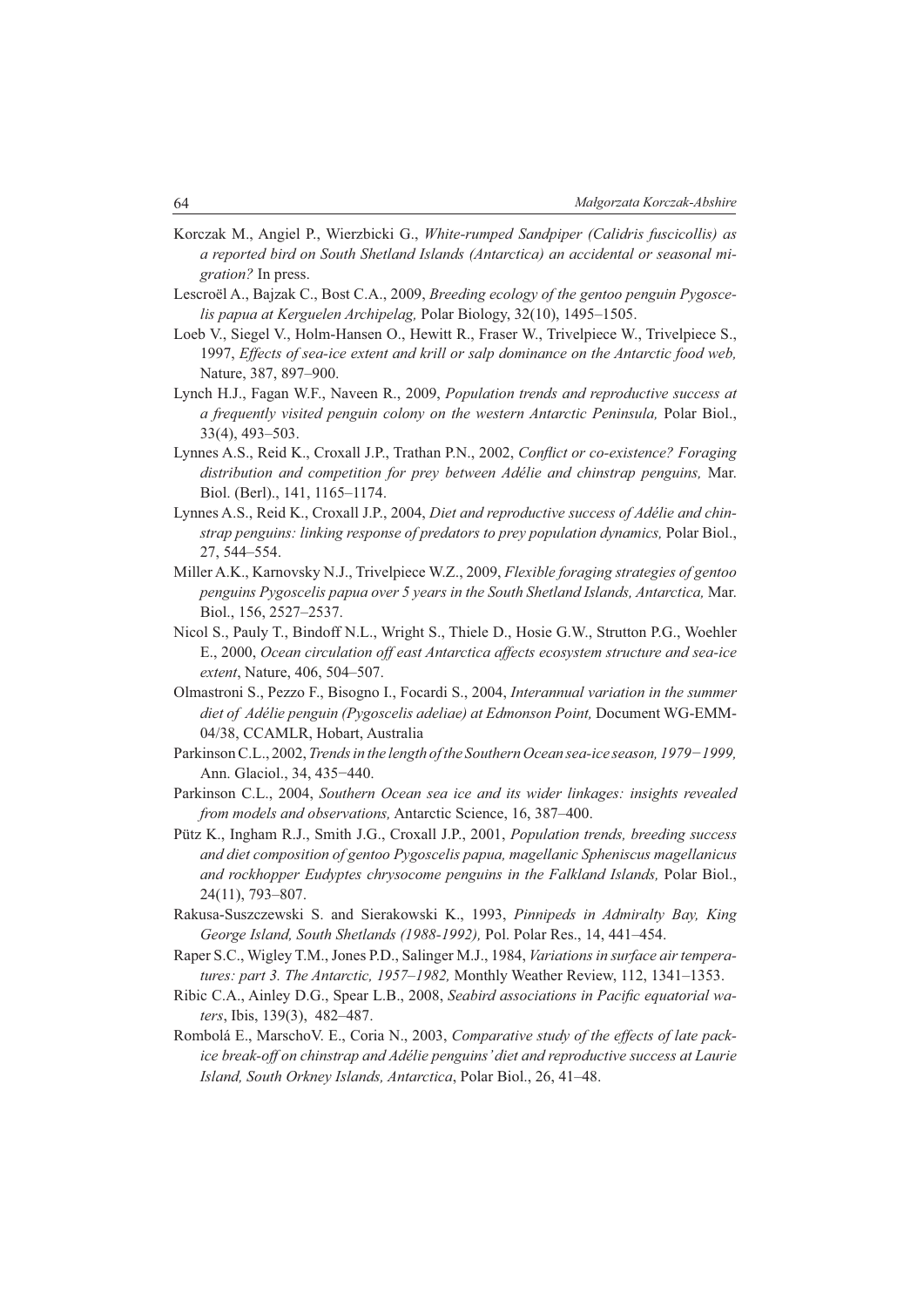- Sander M., Coelho Balbăo T., Polito M. J., Schneider Costa E. and Bertoldi Carneiro A.P., 2007, *Recent decrease in chinstrap penguin (Pygoscelis antarctica) populations at two of Admiralty Bay's islets on King George Island, South Shetland Islands, Antarctica,* Polar Biol., 30, 659–661.
- Shepherd L.D., Millar C.D., Ballard G., Ainley D.G., Wilson P.R., Haynes G.D., Baroni C., Lambert D.M., 2005, *Microevolution and megaicebergs in the Antarctic*, Proc. Natl. Acad. Sci. USA, 102, 16717–16722.
- Sierakowski K., 1991, *Birds and mammals in the region of SSSI No. 8 in the season 1988/89 (South Shetlands, King George Island, Admiralty Bay),* Polish Polar Research, 12, 25–54.
- Smith R.C., Ainley D., Baker K., Domack E., Emslie S., Fraser B., Kennett J., Leventer A., Mosley-Thompson E., Stammerjohn S., Vernet M., 1999, *Marine ecosystem sensitivity to climate change,* Bio. Science, 49, 393–404.
- Smith R.C. and Stammerjohn S. E., 2001, *Variations of surface air temperature and sea ice extent in the western Antarctic Peninsula (WAP) region*, Annals of Glaciology, 33, 493–500.
- Stenseth N.C., Mysterud A., Ottersen G., Hurrell J.W., Chan K.S., Lima M., 2002, *Ecological effects of climate fluctuations, Science, 297, 1292–1296.*
- Trathan P.N., Croxall J.P., Murphy E.J., 1996, *Dynamics of Antarctic penguin populations in relation to inter-annual variability in sea ice distribution*, Polar Biol., 16, 321–330.
- Trathan P.N, Forcada J., Murphy E.J., 2007, *Environmental forcing and Southern Ocean marine predator populations: effects of climate change and variability,* Phil. Trans. R. Soc. B, 362, 2351–2365.
- Trivelpiece W.Z., Trivelpiece S.G., Volkman N.J., 1987, *Ecological separation of Adélie, gentoo and chinstrap penguins at King George Island, Antarctica*, Ecology, 68, 351–361.
- Trivelpiece W.Z., Trivelpiece S.G., Geupel G.R., Kjelmyr J., Volkman N.J., 1990, *Adélie and chinstrap penguins: their potential as monitors of the Southern Ocean marine ecosystem,* [in:] Kerry K.R., Hempel G. (eds), *Ecological change and the conservation of Antarctic ecosystems,* Proc 5th SCAR Symp Antarct Biol, Hobart, August–September 1988, Springer, Berlin Heidelberg New York, 191–202.
- Trivelpiece W.Z., Salwicka K., Trivelpiece S.G., 2003, *Diets of sympatrically breeding Adélie, gentoo and chinstrap penguins from Admiralty Bay, South Shetland Islands, Antarctica, 1981 to 2000,* Document WG-EMM-03-29, CCAMLR, Hobart, Australia.
- Turner J., Colwell S.R., Marshall G., Lachleton A.M., Carleton-Cope T.A., Jones P.D., Lagun V., Reid P.A., Iagovkina S., 2005, *Antarctic Climate Change During the Last 50 Years,* Int. J. Climatol., 25, 279–294.
- van den Broeke M.R., 2000, *On the Interpretation of Antarctic Temperature Trends,* Journal of Climate, 13(21), 3885–3889.
- Vaughan D.G., Marshall G.J., Connolley W.M.,. King J. C and Mulvaney R., 2001, *Climate change: devil is in the detail,* Science, 293(5536), 1777–1779.
- Vaughan D.G., Marshall G.J., Connolley W.M., Parkinson C., Mulvaney R., Hodgson D.A., King J.C., Pudsey C.J., Turner J., 2003, *Recent rapid regional climate warming on the Antarctic Peninsula,* Clim. Change, 60, 243–274.
- Watanuki Y., Kato A., Naito Y., Robertson G., Robinson S., 1997, *Diving and foraging behaviour of Adélie penguins in areas with and without fast sea-ice,* Polar Biol., 17, 296–304.